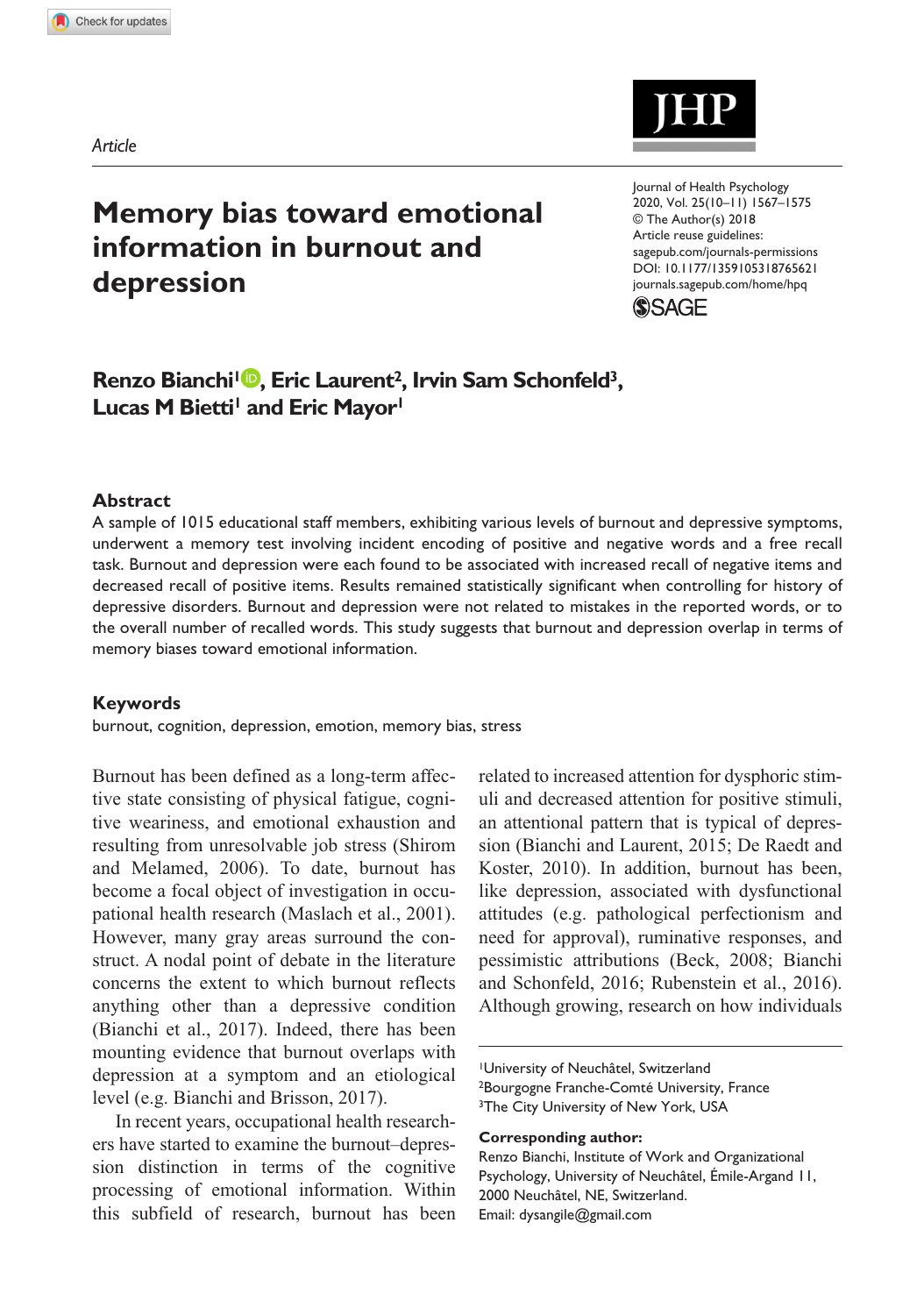with burnout symptoms process emotional information is still in its infancy. To our knowledge, no study investigated emotional memory in burnout thus far.

The aim of this study was to examine whether burnout parallels depression in terms of memory biases toward emotional information. As observed by Gotlib and Joormann (2010), "preferential recall of negative compared to positive material is one of the most robust findings in the depression literature" (p. 292), especially when free recall tasks, involving explicit memory, are used (see also Everaert et al., 2014). Along with other cognitive alterations (e.g. at attentional and interpretational levels), memory biases are thought to play a role in the onset, maintenance, and recurrence of depression (Laurent et al., 2018; Sanchez et al., 2017). Based on the finding that burnout and depression overlap in terms of symptomatology and etiology (Bianchi et al., 2018), we hypothesized that individuals with burnout symptoms would exhibit biased memory for negative, over positive, information. Better understanding the cognitive alterations that characterize burnout is important both from a theoretical standpoint (e.g. for determining whether the burnout construct refers to a phenomenon that is different from depression) and a practical standpoint (e.g. to design effective prevention and treatment strategies).

# **Methods**

# *Study sample and recruitment procedure*

A convenience sample of 1015 French educational staff, employed in the areas of Amiens and Grenoble, was recruited for the purpose of this study (89% female). The sample comprised teachers (83%), professionals having both teaching and supervisory charges (7%), administrators (6%), and administrative assistants  $(1\%)$ . The remaining participants were working as education assistants, education advisers, school psychologists, accountants, and school nurses.

Participants were reached by email through contacts with nearly 6000 schools in November and December 2017. The only eligibility criterion for participating in the study was to be currently employed as an educational staff member in an elementary school, a middle school, or a high school. Educational staff, most notably teachers, have been found to be exposed to adverse work environments and are often mobilized in research on burnout and depression (Maslach et al., 2001; Schonfeld, 2001). Cognitive biases are particularly worth examining among such professionals given the relational aspect of their work and the potential impact of cognitive biases on variables such as students' assessment (e.g. Brackett et al., 2013).

Participants took part in a web-based study, designed and administered with Qualtrics®. Web-based studies have been shown to be methodologically viable and particularly useful to ensure satisfactory statistical power (Birnbaum, 2004; Gosling et al., 2004; Horton et al., 2011). Participation was entirely voluntary. Confidentiality was guaranteed to each participant. Respondents were informed that, by completing the survey, they were giving consent to their inclusion in the study. Participants' mean age was 40.88 years (standard deviation (*SD*)=9.41), with a mean length of employment of 14.38 years (*SD*=9.48).

We note that our recruitment procedure did not allow us to estimate the response rate to our study. Indeed, while the number of contacted schools was known, we had no information on the number of educational staff members who got actual access to our study.

### *Self-report measures*

The Shirom-Melamed Burnout Measure (SMBM; Shirom and Melamed, 2006) was used for assessing burnout symptoms (Cronbach's  $\alpha$ =0.92). The SMBM consists of three subscales, namely, physical fatigue (six items; e.g. "I feel physically drained."), cognitive weariness (five items; e.g. "My thinking process is slow."), and emotional exhaustion (three items; e.g. "I feel I am unable to be sensitive to the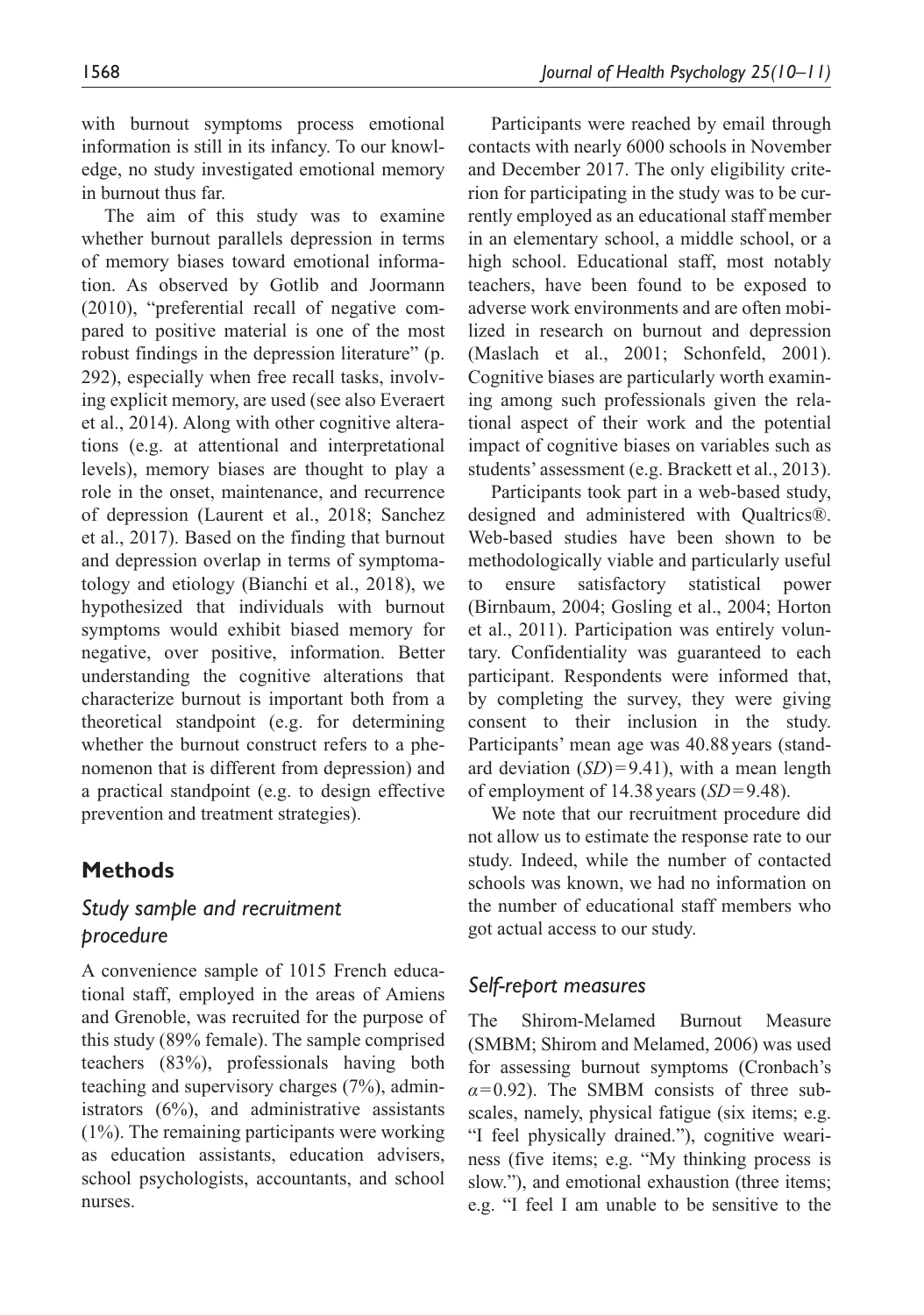needs of coworkers and students."). Respondents reported the symptoms experienced over the past 2weeks using a 4-point scale (from 1 for "not at all" to 4 for "nearly every day"). A principal axis factor analysis (PFA) with promax rotation was conducted to reexamine the structure of the SMBM. Three factors emerged from the PFA, corresponding to the physical fatigue, cognitive weariness, and emotional exhaustion subscales of the questionnaire (explained variance: 68%; Kaiser-Meyer-Olkin measure of sampling adequacy=0.92; Bartlett's test of sphericity:  $p < 0.001$ ). In contrast with other measures of burnout such as the Maslach Burnout Inventory (Maslach et al., 2001), the SMBM is in the public domain and reflects a theory-based and conceptually homogeneous view of burnout (Brisson and Bianchi, 2017; Schears, 2017; Shirom and Melamed, 2006).

Depressive symptoms were assessed with the PHQ-9 (Kroenke et al., 2001; Cronbach's  $\alpha$ =0.82). The items of the PHQ-9 target each of the nine diagnostic criteria for major depressive disorder (e.g. anhedonia, depressed mood) of the *Diagnostic and Statistical Manual of Mental Disorders*, fifth edition (American Psychiatric Association, 2013). Respondents employed a 4-point scale (from 1 for "not at all" to 4 for "nearly every day"). Participants' symptomatology was examined over the past 2weeks. A PFA with promax rotation revealed a twofactor structure, corresponding to the cognitive–affective symptoms of depression on the one hand, and the somatic symptoms of depression on the other hand (explained variance: 40%; Kaiser-Meyer-Olkin measure of sampling adequacy=0.87; Bartlett's test of sphericity:  $p<0.001$ ). Similar results were found in a factor-analytic study of the PHQ-9 conducted among psychiatry patients (Beard et al., 2016).

Participants were additionally asked to report their age, sex, occupation, length of employment, and history of depressive disorders. This latter variable was assessed with the following item: "Have you ever been diagnosed for a depressive disorder by a health professional (e.g. a general practitioner, a psychiatrist, a psychologist)? Answer 'Yes' only if this diagnosis

has resulted in treatment with medication and/or psychotherapeutic treatment." The second part of the item was intended to limit the risk of false-positive report.

#### *Memory test*

Participants underwent a memory test involving incident encoding and an immediate free recall task (Gotlib and Joormann, 2010; Turk-Browne et al., 2006). Participants were presented with 10 positive words and 10 negative words adapted from the Positive and Negative Affect Schedule (Gaudreau et al., 2006; Watson et al., 1988).1 Participants were only instructed to silently read each of the words displayed. Each word was displayed for 3 seconds. Word presentation was randomized. The mean number of syllables was 2.5 for both positive and negative words. Right after the word presentation, the participants were requested to recall as many words as possible. They were given 1minute to read the recall task instructions and write down the recalled words. The memory test was placed at the beginning of the protocol in order to avoid possible interferences with the other materials used in the study (e.g. the words contained in the SMBM and the PHQ-9).

#### *Data analyses*

We examined the relationships among our variables of interest using bivariate and partial correlation analyses, Student's *t* test, Pearson's chi-square test, Fisher's exact test, multivariate analysis of variance (MANOVA), and multivariate analysis of covariance. Seven dependent variables were defined on the basis of the memory test: the number of recalled positive words; the number of recalled negative words; the percentage of recalled positive words; the percentage of recalled negative words; the number of mistakes (reported words that were not in the presented list); the percentage of mistakes; and the overall number of recalled items.

With the objective of comparing individuals scoring at the lower and upper ends of the burnout and depression continua, we created a "low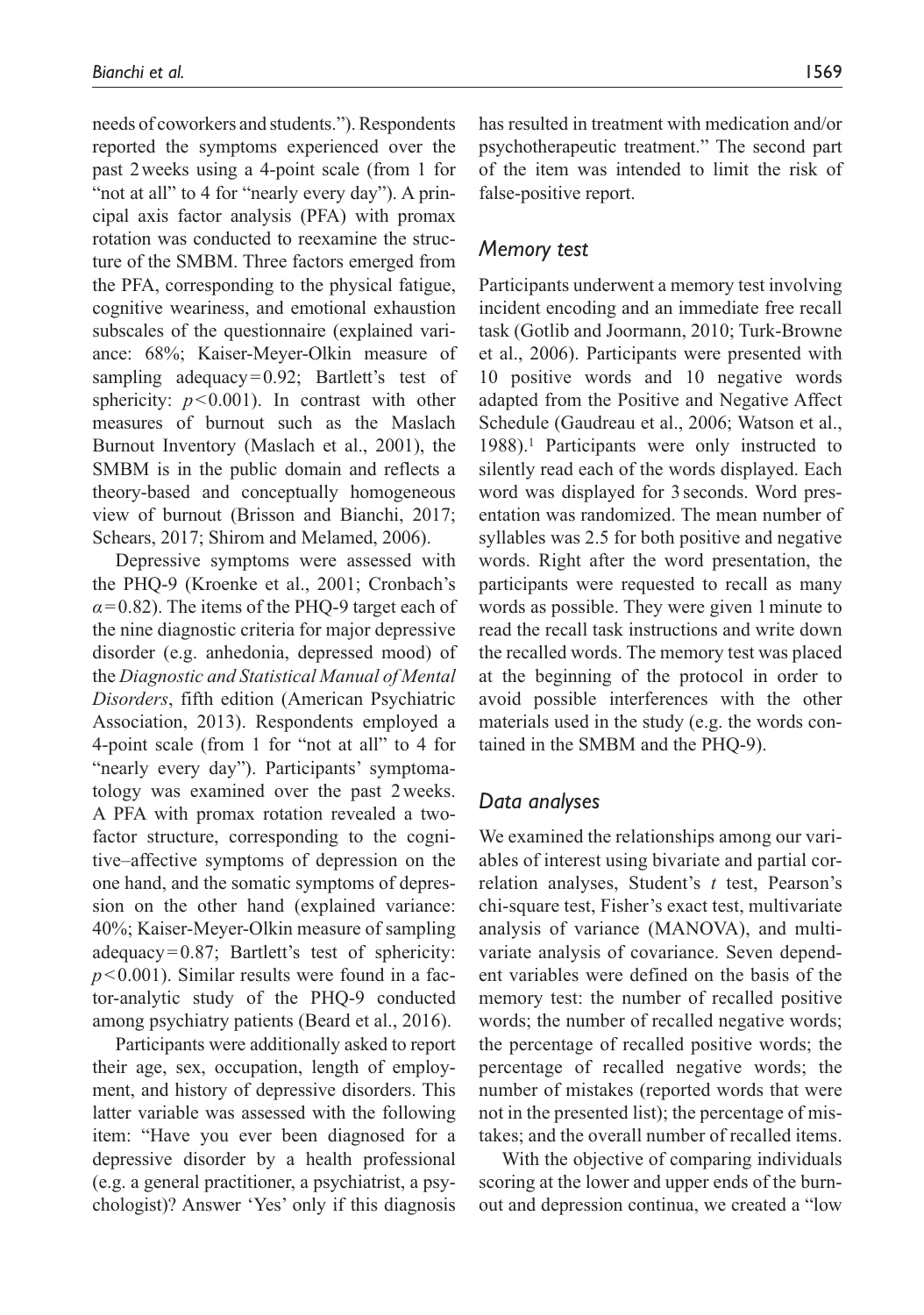depression," a "high depression," a "low burnout," and a "high burnout" group. As a reminder, burnout and depression were *both* assessed using a 4-point scale ranging from 1 for "not at all" to 4 for "nearly every day." The "low depression" group was defined by a PHQ-9 mean score<2, whereas the "high depression" group was defined by a PHQ-9 mean score  $\geq$ 3. On a similar basis, the "low burnout" group was defined by an SMBM mean score<2, whereas the "high burnout" group was defined by an SMBM mean score≥3. Thus, the "low depression" and "low burnout" groups included individuals who seldom, if ever, experienced symptoms over the past 2weeks—symptoms experienced less than *several days*—whereas the "high depression" and "high burnout" groups included individuals who experienced symptoms *more than half the days* over the past 2weeks (i.e. individuals with rather pervasive symptoms). By assessing burnout and depression with identical response options and categorizing burnout and depression on the basis of identical cut-points, we were able to compare burnout and depression in a consistent fashion.

In order to classify the words reported by our participants during the memory test, we conducted an automatic content analysis with LWIC2007 (Pennebaker et al., 2007), using a custom dictionary (positive terms: *intéressé, excité, fort, enthousiaste, fier, vif, inspiré, déterminé, attentif*, and *actif*; negative terms: *angoissé*, *fâché, coupable, effrayé, hostile, irritable, honteux, nerveux, agité*, and *apeuré*). For verification purposes, inter-rater agreement with a human coder was examined for a quarter of the corpus. A 100 percent agreement was obtained.

## **Results**

# *Correlations among the main study variables*

Bivariate correlations among the main study variables are displayed in Table 1. Burnout was found to correlate strongly with depression,  $r=0.73$ ,  $p<0.001$  (disattenuated correlation: 0.84). Burnout and depression each correlated

**Table 1.** Means (

*M*), standard deviations (*SD*), and zero-order correlations among the main study variables ( Table 1. Means (M), standard deviations (SD), and zero-order correlations among the main study variables (N = 1015).

|                                                                                                                                                                                            | ξ                                                        | S                  | 2    |                          |         |                         | $\circ$                   |               | $\infty$                      | σ          | $\subseteq$ |                  | $\overline{C}$ |      |
|--------------------------------------------------------------------------------------------------------------------------------------------------------------------------------------------|----------------------------------------------------------|--------------------|------|--------------------------|---------|-------------------------|---------------------------|---------------|-------------------------------|------------|-------------|------------------|----------------|------|
| Depressive symptoms (1-4)                                                                                                                                                                  | <u>rs</u>                                                | 0.53               | 0.73 | $-0.15$                  | 0.19    | $-0.25$                 |                           |               | $\overline{0}$                | $-0.04$    | $-0.02$     | $-0.03$          | $-0.04$        | 0.18 |
| Burnout symptoms (1-4)                                                                                                                                                                     | $\frac{1}{2}$                                            | $0.42$<br>$- 1.42$ | I    | $-0.18$                  | 0.18    | $-0.26$<br>0.71<br>0.52 | 4<br>0.25<br>0.00<br>0.00 | 0.05<br>0.05  | 0.04                          | 0.02       | 0.04        | $-0.05$          | 0.04           |      |
| Recalled positive words (n)                                                                                                                                                                |                                                          |                    |      | $\overline{\phantom{a}}$ | $-0.00$ |                         |                           |               | $-0.37$<br>$-0.34$<br>$-0.42$ | 888<br>000 | $-0.12$     | $-0.08$          |                |      |
| Recalled negative words (n)                                                                                                                                                                | 3.53<br>2.97                                             |                    |      |                          |         |                         |                           | 0.07          |                               |            | $-0.13$     |                  | $-0.06$        |      |
| Recalled positive words (%)                                                                                                                                                                |                                                          | $6.78$<br>$6.42$   |      |                          |         | I                       | 0.69                      | $-0.02$       |                               |            | $-0.01$     | 02<br>03<br>0.02 |                |      |
| Recalled negative words (%)                                                                                                                                                                |                                                          |                    |      |                          |         |                         |                           | $\frac{8}{2}$ | $-0.37$                       | $-0.01$    | $-0.04$     |                  |                |      |
| Mistakes (n)                                                                                                                                                                               |                                                          | 0.93               |      |                          |         |                         |                           |               | 0.02                          | 0.12       | 0.03        | $-0.02$          |                |      |
| Mistakes (%)                                                                                                                                                                               | $9.30$<br>$9.75$<br>$9.70$<br>$7.30$<br>$9.88$<br>$7.30$ | 3.18               |      |                          |         |                         |                           |               |                               | $-0.06$    |             | 0.03             |                |      |
| 9 Total word count (n)                                                                                                                                                                     |                                                          |                    |      |                          |         |                         |                           |               |                               |            | 8<br>0.0    | 0.02             |                |      |
| 10 Age (in years)                                                                                                                                                                          |                                                          | $\overline{4}$     |      |                          |         |                         |                           |               |                               |            |             | 0.06             | 0.80           |      |
| $11$ Sex $(0/1)$                                                                                                                                                                           | $\overline{0}$ .                                         | 3.32               |      |                          |         |                         |                           |               |                               |            |             |                  | 0.03           |      |
| 12 Length of employment (in years)                                                                                                                                                         | 14.38                                                    |                    |      |                          |         |                         |                           |               |                               |            |             |                  |                | 0.10 |
| $\left(\frac{1}{2}\right)$<br>13 History of depressive disorders                                                                                                                           | 0.29                                                     | 3.45               |      |                          |         |                         |                           |               |                               |            |             |                  |                |      |
| talicized correlation coefficients are significant at p<0.05. Sex was coded 0 for "female" and I for "male." History of depressive disorders was coded 0 for "absent" and I for "present." |                                                          |                    |      |                          |         |                         |                           |               |                               |            |             |                  |                |      |

Italicized correlation coefficients are significant at *p*<0.05. Sex was coded 0 for "female" and 1 for "male." History of depressive disorders was coded 0 for "absent" and 1 for "present."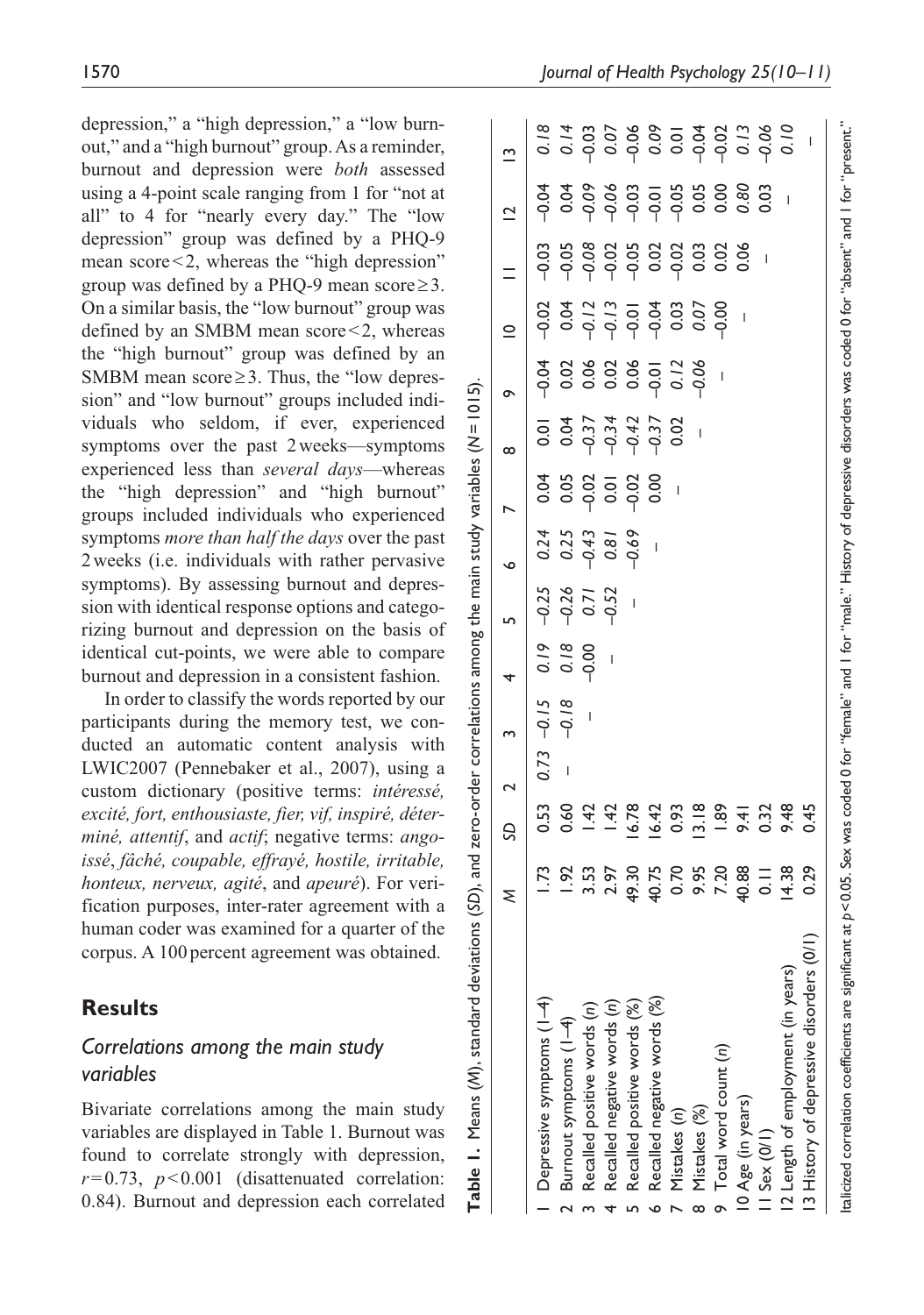(a) negatively with the number and the percent age of recalled positive words and (b) positively with the number and the percentage of recalled negative words. Burnout and depression were not associated with mistakes in the reported items, the overall number of recalled items, or any of the other variables under consideration except history of depressive disorders. The cor relations of burnout and depression with the recalled emotional words remained statistically significant, and almost unchanged, when his tory of depressive disorders was controlled for.

# *"Low depression" group versus "high depression" group*

The characteristics of the depression-related groups are presented in Table 2. A first MANOVA showed an effect of group member ship on the number of recalled positive and negative words, Pillai's Trace =0.03, *F*(2,  $740) = 10.35,$ *p* <0.001 (Box's  $M = 1.33$ ,  $p=0.73$ ). Participants in the "low depression" group recalled (a) a greater number of positive words  $(M=3.65, SD=1.40)$  than participants in the "high depression" group  $(M=2.67,$  $SD = 1.24$ ), Cohen's  $d = 0.74$ , and (b) a smaller number of negative words  $(M=2.82, SD=1.39)$ than participants in the "high depression" group (*M*=3.50, *SD*=1.33), Cohen's *d*=0.50. The effect of group membership on the number of recalled positive and negative words remained statistically significant when history of depres sive disorders was introduced as a covariate (effect size reduced by 7%) but not when burn out symptoms were controlled for (*F*(2,  $(739)=1.65, p=0.19$ .

A second MANOVA revealed an effect of group membership on the percentage of recalled positive and negative words, Pillai's Trace = 0.03,  $F(2, 740) = 10.92$ ,  $p < 0.001$  (Box's  $M=3.81$ ,  $p=0.29$ ). Participants in the "low depression" group recalled (a) a greater per centage of positive words  $(M=51.44,$  $SD = 16.98$ ) than the participants in the "high depression" group (*M* =38.36, *SD* =14.57), Cohen's  $d=0.83$ , and (b) a smaller percentage of negative words  $(M=38.76, SD=16.54)$  than the participants in the "high depression" group

| ֠           |
|-------------|
| ֒           |
| ۱<br>i      |
| i<br>ı      |
|             |
| l           |
|             |
| I<br>l      |
| l<br>l<br>j |
| ļ           |
| J           |
| ֠<br>l      |
| l<br>l      |
| I           |
|             |
|             |

|                                  | ≏                       | epression-related groups |                                       |                      |         |           |                                                  | Burnout-related groups       |                                       |                            |         |                                 |
|----------------------------------|-------------------------|--------------------------|---------------------------------------|----------------------|---------|-----------|--------------------------------------------------|------------------------------|---------------------------------------|----------------------------|---------|---------------------------------|
|                                  | $n = 713$<br>S          | "Low depression"         | "High depression"<br>(n = 30)         |                      |         |           | "Low burnout"<br>$(n=603)$                       |                              | "High burnout"<br>$(n=71)$            |                            |         |                                 |
|                                  |                         | SD                       |                                       | g                    | p value | Cohen's d |                                                  | SD                           |                                       | g                          | p value | Cohen's d                       |
| Depressive symptoms (1-4)        | 4.                      |                          |                                       |                      |         |           |                                                  |                              |                                       |                            |         |                                 |
| Burnout symptoms (1-4)           | 89.                     | 0.25<br>0.45<br>9.37     | 3.23<br>3.00<br>44.14<br>15.1%<br>57% | 0.35<br>0.55<br>9.56 |         |           | $146$<br>$-96$<br>$-96$<br>$+1$<br>$-96$<br>$-1$ | 0.34<br>0.27<br>9.36<br>9.36 | 2.59<br>3.27<br>43.69<br>16.70<br>46% | 50<br>0.24<br>0.56<br>0.50 |         | 2<br>4 8 7 8 9 4<br>4 9 7 8 9 9 |
| Age (in years)                   | $rac{1}{2}$ $rac{1}{4}$ |                          |                                       |                      |         |           |                                                  |                              |                                       |                            |         |                                 |
| Length of employment (in years)  | $\overline{4}$          |                          |                                       |                      |         |           |                                                  |                              |                                       |                            |         |                                 |
| Female sex                       | 88%                     |                          |                                       |                      |         |           | 37%<br>25%                                       |                              |                                       |                            |         |                                 |
| History of depressive disorders  | 26%                     |                          |                                       |                      |         |           |                                                  |                              |                                       |                            |         |                                 |
| M: mean; SD: standard deviation. |                         |                          |                                       |                      |         |           |                                                  |                              |                                       |                            |         |                                 |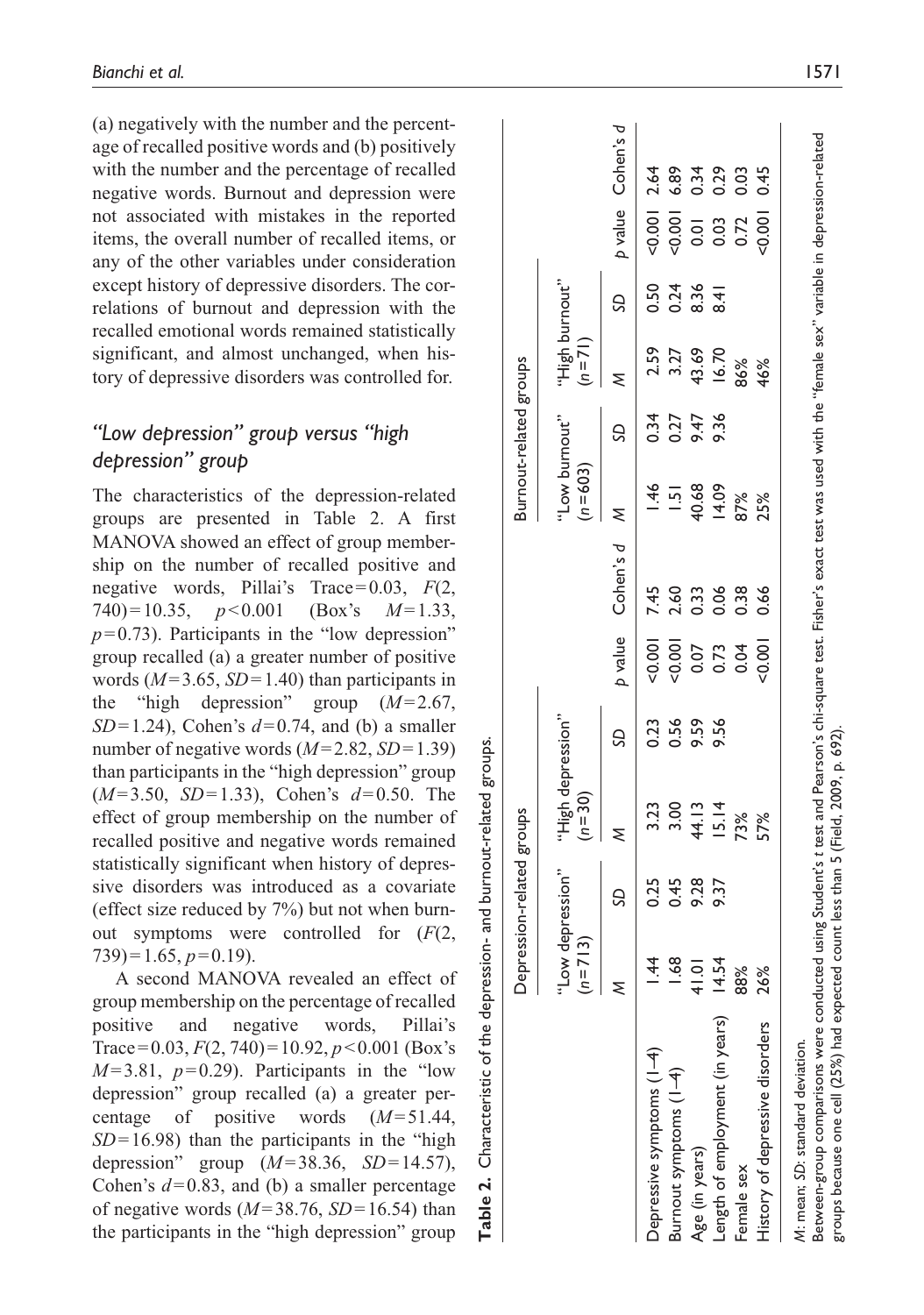(*M*=52.31, *SD*=15.93), Cohen's *d*=0.83. The effect of group membership on the percentage of recalled positive and negative words remained statistically significant when history of depressive disorders was introduced as a covariate (effect size reduced by 10%) but not when burnout symptoms were controlled for (*F*(2, 739)=1.52, *p*=0.22).

We found no effect of group membership on the number of mistakes  $(p=0.89)$ , the percentage of mistakes  $(p=0.85)$ , or on the total word count ( $p=0.87$ ).

# *"Low burnout" group versus "high burnout" group*

The characteristics of the burnout-related groups are presented in Table 2. A first MANOVA showed an effect of group membership on the number of recalled positive and negative words, Pillai's Trace=0.05, *F*(2, 671)=16.04, *p*<0.001 (Box's *M*=7.23,  $p=0.05$ ). Participants in the "low burnout" group recalled (a) a greater number of positive words  $(M=3.73, SD=1.42)$  than the participants in the "high burnout" group (*M*=2.90, *SD*=1.33), Cohen's *d*=0.60, and (b) a smaller number of negative words (*M*=2.80, *SD*=1.39) than the participants in the "high burnout" group (*M*=3.38, *SD*=1.31), Cohen's *d*=0.43. The effect of group membership on the number of recalled positive and negative words remained statistically significant when history of depressive disorders was introduced as a covariate (effect size reduced by 11%) and also when depressive symptoms were controlled for, although the effect size was dramatically reduced (by 80%).

A second MANOVA revealed an effect of group membership on the percentage of recalled positive and negative words, Pillai's Trace=0.05,  $F(2, 671) = 16.35, p < 0.001$  (Box's  $M=6.71$ ,  $p=0.08$ ). Participants in the "low burnout" group recalled (a) a greater percentage of positive words  $(M=52.50, SD=17.18)$  than the participants in the "high burnout" group (*M*=40.95, *SD*=14.08), Cohen's *d*=0.74, and (b) a smaller percentage of negative words

 $(M=38.36, SD=16.88)$  than the participants in the "high burnout" group (*M*=48.95, *SD*=15.39), Cohen's *d*=0.66. The effect of group membership on the percentage of recalled positive and negative words remained statistically significant when history of depressive disorders was introduced as a covariate (effect size reduced by 9%) but not when depressive symptoms were controlled for  $(F(2, 670)=1.32)$ , *p*=0.27).

We found no effect of group membership on the number of mistakes  $(p=0.08)$ , the percentage of mistakes  $(p=0.56)$ , or the total word count  $(p=0.91)$ .

# **Discussion**

The main aim of this study (*N*=1015) was to examine burnout–depression overlap in terms of memory biases toward emotional information. As predicted, we found that burnout and depressive symptoms were associated with similar mnemonic alterations, consisting in an under-recall of positive items and an over-recall of negative items. This study (a) confirms that negative information outweighs positive information in depressed individuals' memory (Everaert et al., 2014; Gotlib and Joormann, 2010) and (b) highlights, for the first time, a similar phenomenon in burnout.

Burnout–depression overlap has been documented at a nomological network level in many studies. For instance, burnout and depression have been found to be similarly associated with rumination, neuroticism, extraversion, selfrated health, physical activity, job satisfaction, job adversity, workplace social support, and stressful life events (for an overview, see Bianchi et al., 2018). In Bianchi and Laurent's (2015) eye-tracking study, burnout and depression were related to the same tendency to overfocus on dysphoric information and to under-focus on positive information. The present study suggests that the burnout–depression overlap extends to emotional memory. The propensity of individuals with burnout/depressive symptoms to prioritize negative information is likely to play a role in symptom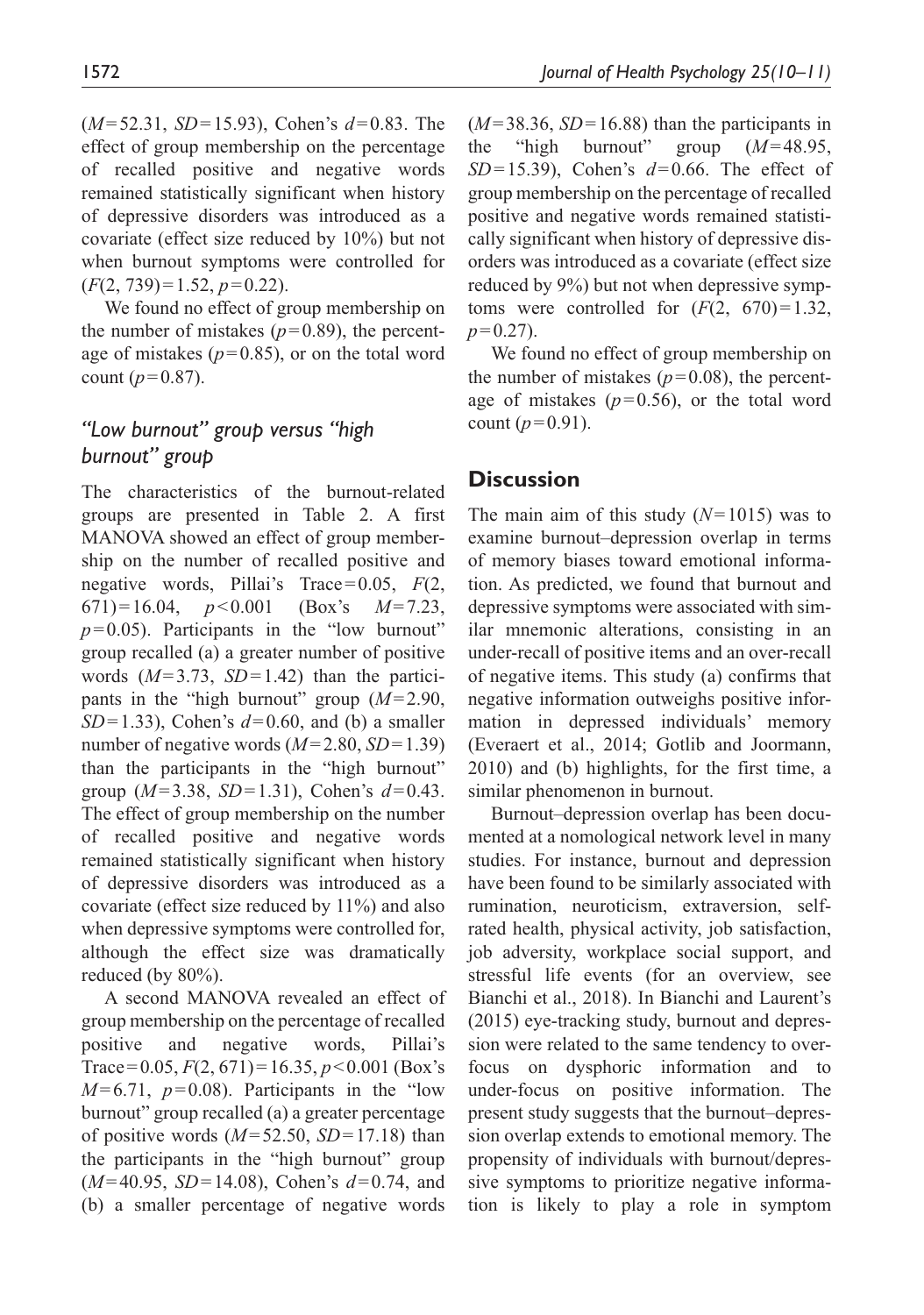maintenance by participating in a self-undermining spiral—the more dysphoria one experiences, the more negative memories one stabilizes, the more dysphoria one experiences, and so on (Gotlib and Joormann, 2010).

In our study, the overlap of burnout with depression was also reflected in the strong correlation between the two variables. Associations of similar magnitudes have been commonly found when correlating different measures of burnout or different measures of depression with each other (Bianchi and Brisson, 2017; Shirom and Melamed, 2006; Wojciechowski et al., 2000). Our results are in keeping with the view that burnout refers to depressive manifestations under a nonmedical label (Bianchi et al., 2018).

Interestingly, burnout and depressive symptoms were not associated with mistakes in the reported words, or with the overall number of recalled words. These findings contrast with those documented in some previous studies (for reviews, see Deligkaris et al., 2014; Rock et al., 2014). Our findings, however, are consistent with the idea that the impairment of executive functions in burnout and depression is primarily detectable in the most severe forms of these conditions (Deligkaris et al., 2014; Snyder, 2013). Although our sample contained individuals with varied levels of burnout and depressive symptoms, these symptoms were still compatible with the capacity to work and might not have been severe enough to influence immediate free recall performance.

At least four limitations to this study should be mentioned. First, because our study was cross-sectional, the issue of whether memory biases are better viewed as risk factors, correlates, or consequences of burnout and depression could not be addressed (Gotlib and Joormann, 2010). Second, about 9 of 10 participants in our study were women, a state of affairs that bears on the generalizability of our results to men. This being mentioned, sex showed no clear association with any of the variables under scrutiny, suggesting that this imbalance may not be of major importance. Third, only working individuals were examined in this study. Studies

involving individuals on sick leave, who may present with more severe symptoms, would be useful. Fourth, only one type of memory test was employed in our study. It would be informative to employ different types of memory tests in the future (e.g. delayed recall tasks), in order to examine other facets of emotional memory in burnout versus depression.

All in all, our findings suggest that burnout and depression are associated with similar alterations of emotional memory. Our study provides additional evidence that individuals with burnout symptoms view the world with "depressive glasses," consistent with the idea that burnout is a depressive condition.

#### **Declaration of conflicting interests**

The authors declared no potential conflicts of interest with respect to the research, authorship, and/or publication of this article.

#### **Funding**

The authors received no financial support for the research, authorship, and/or publication of this article.

#### **ORCID iD**

Renzo Bianchi <https://orcid.org/0000-0003-2336-> 0407

#### **Note**

1. Positive terms in English: interested, excited, strong, enthusiastic, proud, alert, inspired, determined, attentive, and active; negative terms in English: distressed, upset, guilty, scared, hostile, irritable, ashamed, nervous, jittery, and afraid.

#### **References**

- American Psychiatric Association (2013) *Diagnostic and Statistical Manual of Mental Disorders* (5th edn). Washington, DC: American Psychiatric Publishing.
- Beard C, Hsu KJ, Rifkin LS, et al. (2016) Validation of the PHQ-9 in a psychiatric sample. *Journal of Affective Disorders* 193: 267–273.
- Beck AT (2008) The evolution of the cognitive model of depression and its neurobiological correlates. *American Journal of Psychiatry* 165(8): 969–977.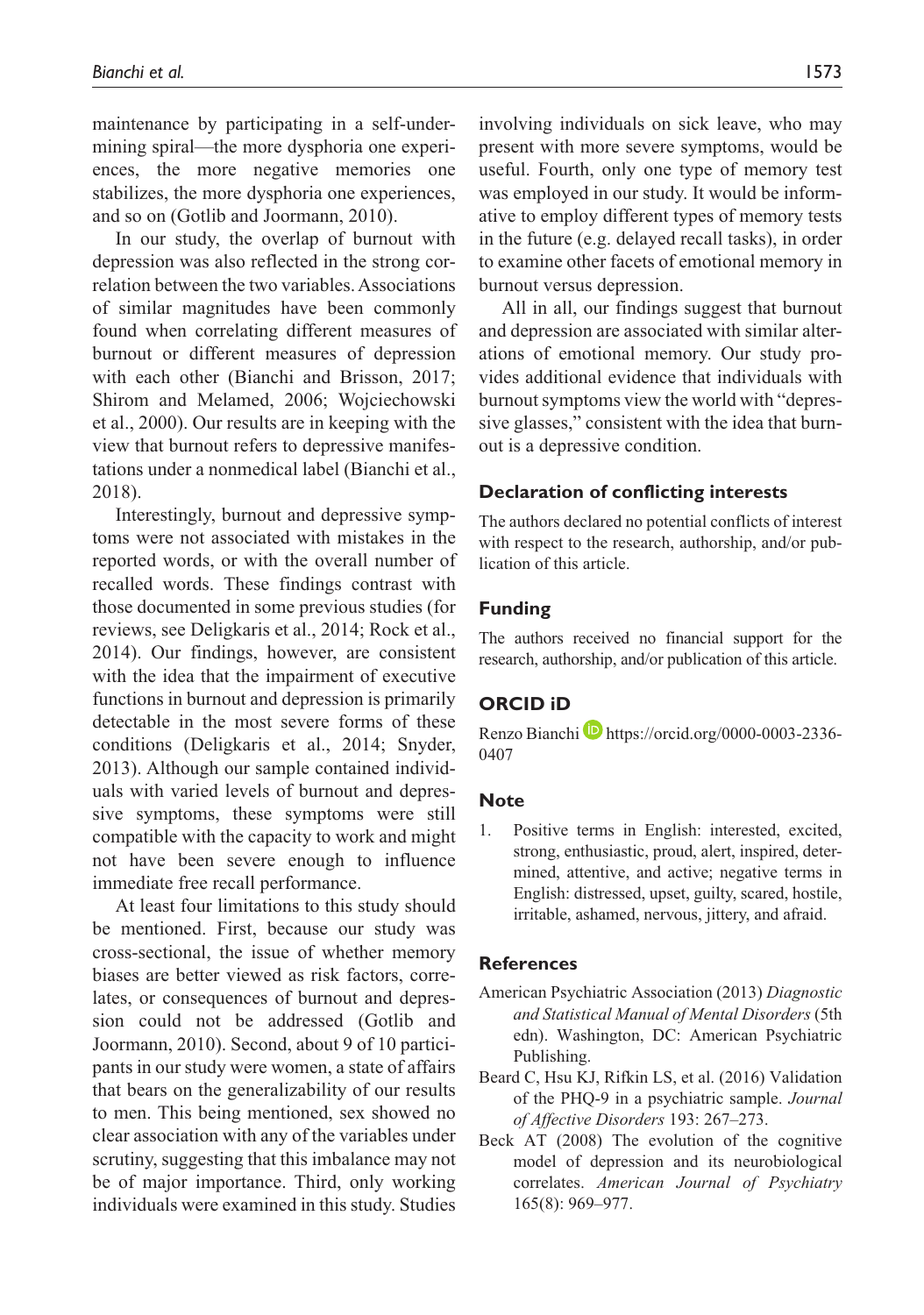- Bianchi R and Brisson R (2019) Burnout and depression: Causal attributions and construct overlap. *Journal of Health Psychology* 24(11): 1547– 1580. DOI: 10.1177/1359105317740415.
- Bianchi R and Laurent E (2015) Emotional information processing in depression and burnout: An eye-tracking study. *European Archives of Psychiatry and Clinical Neuroscience* 265(1): 27–34.
- Bianchi R and Schonfeld IS (2016) Burnout is associated with a depressive cognitive style. *Personality and Individual Differences* 100: 1–5.
- Bianchi R, Schonfeld IS and Laurent E (2017) Burnout: Moving beyond the status quo. *International Journal of Stress Management*. Available at:<https://doi.org/10.1037/str0000088>
- Bianchi R, Schonfeld IS and Laurent E (2018) Burnout syndrome and depression. In: Kim Y-K (ed.) *Understanding Depression: Clinical Manifestations, Diagnosis and Treatment*, vol. 2. Singapore: Springer Nature, pp. 187–202.
- Birnbaum MH (2004) Human research and data collection via the Internet. *Annual Review of Psychology* 55: 803–832.
- Brackett MA, Floman JL, Ashton-James C, et al. (2013) The influence of teacher emotion on grading practices: A preliminary look at the evaluation of student writing. *Teachers and Teaching* 19(6): 634–646.
- Brisson R and Bianchi R (2017) On the inconsistency of burnout conceptualization and measurement. *Journal of the American College of Surgeons* 224(1): 87.
- De Raedt R and Koster E (2010) Understanding vulnerability for depression from a cognitive neuroscience perspective: A reappraisal of attentional factors and a new conceptual framework. *Cognitive, Affective, & Behavioral Neuroscience* 10(1): 50–70.
- Deligkaris P, Panagopoulou E, Montgomery AJ, et al. (2014) Job burnout and cognitive functioning: A systematic review. *Work & Stress* 28(2): 107–123.
- Everaert J, Duyck W and Koster EH (2014) Attention, interpretation, and memory biases in subclinical depression: A proof-of-principle test of the combined cognitive biases hypothesis. *Emotion* 14(2): 331–340.
- Field A (2009) *Discovering Statistics Using SPSS (And Sex and Drugs and Rock 'N' Roll)* (3rd edn). London: SAGE.
- Gaudreau P, Sanchez X and Blondin JP (2006) Positive and negative affective states in a performance-related setting: Testing the factorial structure of the PANAS across two samples of French-Canadian participants. *European Journal of Psychological Assessment* 22(4): 240–249.
- Gosling SD, Vazire S, Srivastava S, et al. (2004) Should we trust web-based studies? A comparative analysis of six preconceptions about Internet questionnaires. *American Psychologist* 59(2): 93–104.
- Gotlib IH and Joormann J (2010) Cognition and depression: Current status and future directions. *Annual Review of Clinical Psychology* 6(1): 285–312.
- Horton JJ, Rand DG and Zeckhauser RJ (2011) The online laboratory: Conducting experiments in a real labor market. *Experimental Economics* 14(3): 399–425.
- Kroenke K, Spitzer RL and Williams JBW (2001) The PHQ-9: Validity of a brief depression severity measure. *Journal of General Internal Medicine* 16(9): 606–613.
- Laurent E, Noiret N and Bianchi R (2018) Emotional world perception in depression. In: García-Blanco AC (ed.) *The Role of Emotion in Mental Illness*. Hauppauge, NY: Nova Science Publishers, pp. 57–77.
- Maslach C, Schaufeli WB and Leiter MP (2001) Job burnout. *Annual Review of Psychology* 52(1): 397–422.
- Pennebaker JW, Booth RJ and Francis ME (2007) Linguistic Inquiry and Word Count (LIWC2007) [Computer Software]. Austin, TX: LIWC.net.
- Rock PL, Roiser JP, Riedel WJ, et al. (2014) Cognitive impairment in depression: A systematic review and meta-analysis. *Psychological Medicine* 44(10): 2029–2040.
- Rubenstein LM, Freed RD, Shapero BG, et al. (2016) Cognitive attributions in depression: Bridging the gap between research and clinical practice. *Journal of Psychotherapy Integration* 26(2): 103–115.
- Sanchez A, Duque A, Romero N, et al. (2017) Disentangling the interplay among cognitive biases: Evidence of combined effects of attention, interpretation and autobiographical memory in depression. *Cognitive Therapy and Research* 41(6): 829–841.
- Schears RM (2017) Defining physician burnout, and differentiating between burnout and depression—II. *Mayo Clinic Proceedings* 92(9): 1455– 1456.